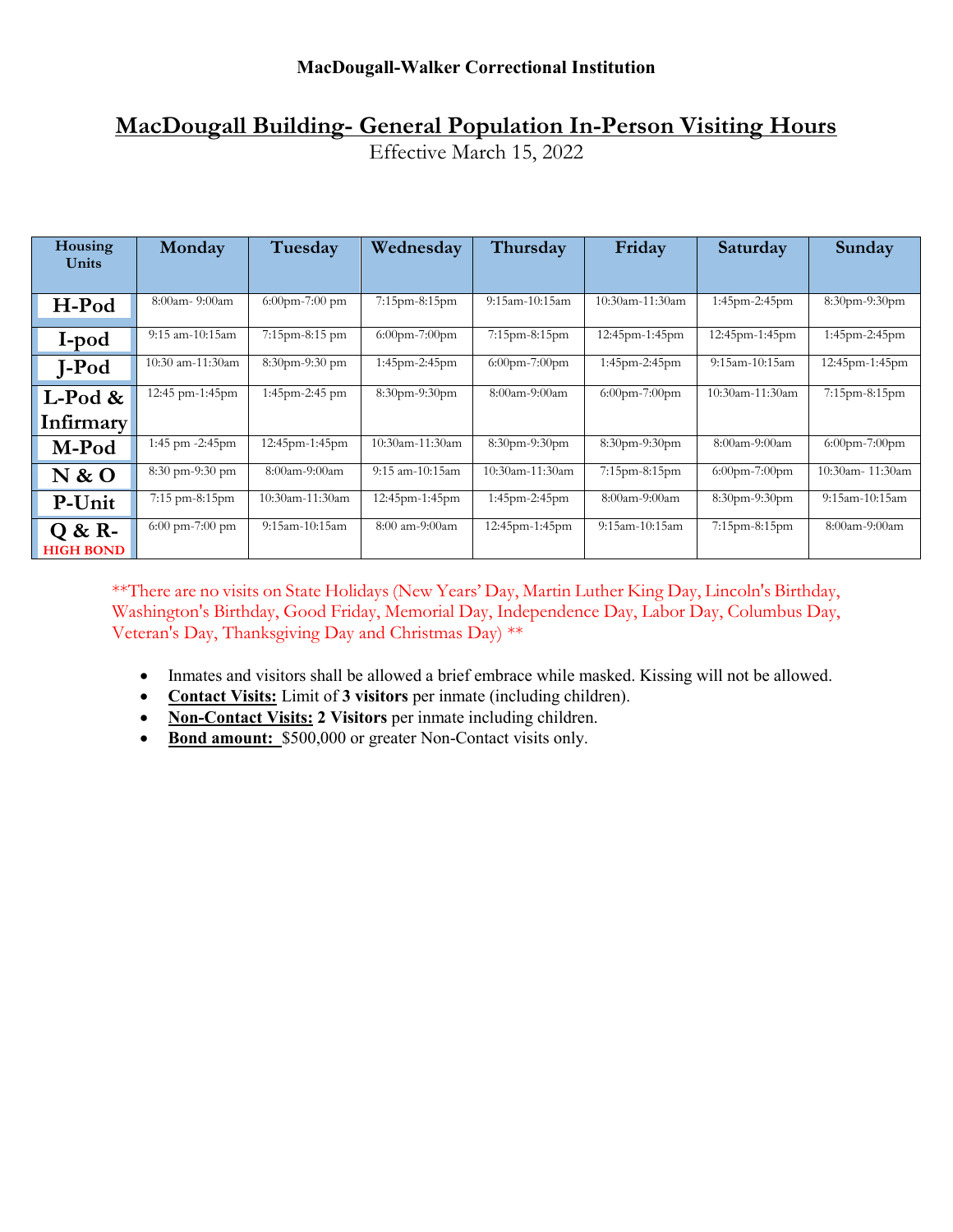# **MacDougall-Walker Correctional Institution**

# **MacDougall Building VIRTUAL Visiting Hours**

| <b>East Sector</b> | Monday | Tuesday                          | Wednesday | Thursday                          | Friday | Saturday | Sunday           |
|--------------------|--------|----------------------------------|-----------|-----------------------------------|--------|----------|------------------|
| <b>Units</b>       |        |                                  |           |                                   |        |          |                  |
| N/Infirmary        | N/A    |                                  | N/A       |                                   | N/A    | N/A      |                  |
|                    |        | $2:00-2:45$ pm<br>$8:00-8:45$ pm |           | $6:00-6:45$ pm                    |        |          | 8:30-9:15 am     |
| O-Unit             | N/A    |                                  | N/A       |                                   | N/A    | N/A      |                  |
|                    |        | 1:00-1:45 pm                     |           | 8:30-9:15 am<br>$7:00-7:45$ pm    |        |          | $9:30-10:15$ am  |
| P-Unit             | N/A    |                                  | N/A       |                                   | N/A    | N/A      |                  |
|                    |        | 10:30-11:15 am                   |           | $9:30-10:15$ am<br>$8:00-8:45$ pm |        |          | $10:30-11:15$ am |
| Q-Unit             | N/A    |                                  | N/A       |                                   | N/A    | N/A      |                  |
| <b>High Bond</b>   |        | 9:30-10:15 am                    |           | 10:30-11:15 am<br>$9:00-9:45$ pm  |        |          | $1:00-1:45$ pm   |
| R- Unit            | N/A    |                                  | N/A       |                                   | N/A    | N/A      |                  |
| <b>High Bond</b>   |        | $8:30-9:15$ am<br>$7:00-7:45$ pm |           | 2:00-2:45 pm                      |        |          | $2:00-2:45$ pm   |

| Main<br><b>Building</b><br><b>Units</b> | <b>Monday</b>    | Tuesday        | Wednesday       | <b>Thursday</b> | Friday          | Saturday        | Sunday         |
|-----------------------------------------|------------------|----------------|-----------------|-----------------|-----------------|-----------------|----------------|
| H-1 Unit                                | $9:00-9:45$ pm   | N/A            | $8:30-9:15$ am  | N/A             | 8:30-9:15 am    | $6:00-6:45$ pm  | N/A            |
| H-2 Unit                                | 8:00-8:45 pm     | N/A            | $9:30-10:15$ am | N/A             | $9:30-10:15$ am | $7:00-7:45$ pm  | N/A            |
| I-1 Unit                                | $7:00-7:45$ pm   | N/A            | 10:30-11:15 am  | N/A             | 10:30-11:15 am  | $8:00-8:45$ pm  | N/A            |
| I-2 Unit                                | $6:00-6:45$ pm   | N/A            | $1:00-1:45$ pm  | N/A             | $1:00-1:45$ pm  | $9:00-9:45$ pm  | N/A            |
| <b>J-1 Unit</b>                         | 8:30-9:15 am     | N/A            | $2:00-2:45$ pm  | N/A             | $6:00-6:45$ pm  | $1:00-1:45$ pm  | N/A            |
| I-2 Unit                                | $9:30-10:15$ am  | N/A            | $6:00-6:45$ pm  | N/A             | $2:00-2:45$ pm  | N/A             | $7:00-7:45$ pm |
| L-1 Unit                                | $10:30-11:15$ am | N/A            | $7:00-7:45$ pm  | N/A             | 7:00-7:45 pm    | 10:30-11:15 am  | N/A            |
| $L-2$ Unit                              | $1:00-1:45$ pm   | N/A            | $8:00-8:45$ pm  | N/A             | $8:00-8:45$ pm  | $9:30-10:15$ am | N/A            |
| M-1 Unit                                | N/A              | N/A            | $9:00-9:45$ pm  | N/A             | $9:00-9:45$ pm  | $2:00-2:45$ pm  | $8:00-8:45$ pm |
| M-2 Unit                                | $2:00-2:45$ pm   | $6:00-6:45$ pm | N/A             | N/A             | N/A             | 8:30-9:15 am    | $6:00-6:45$ pm |